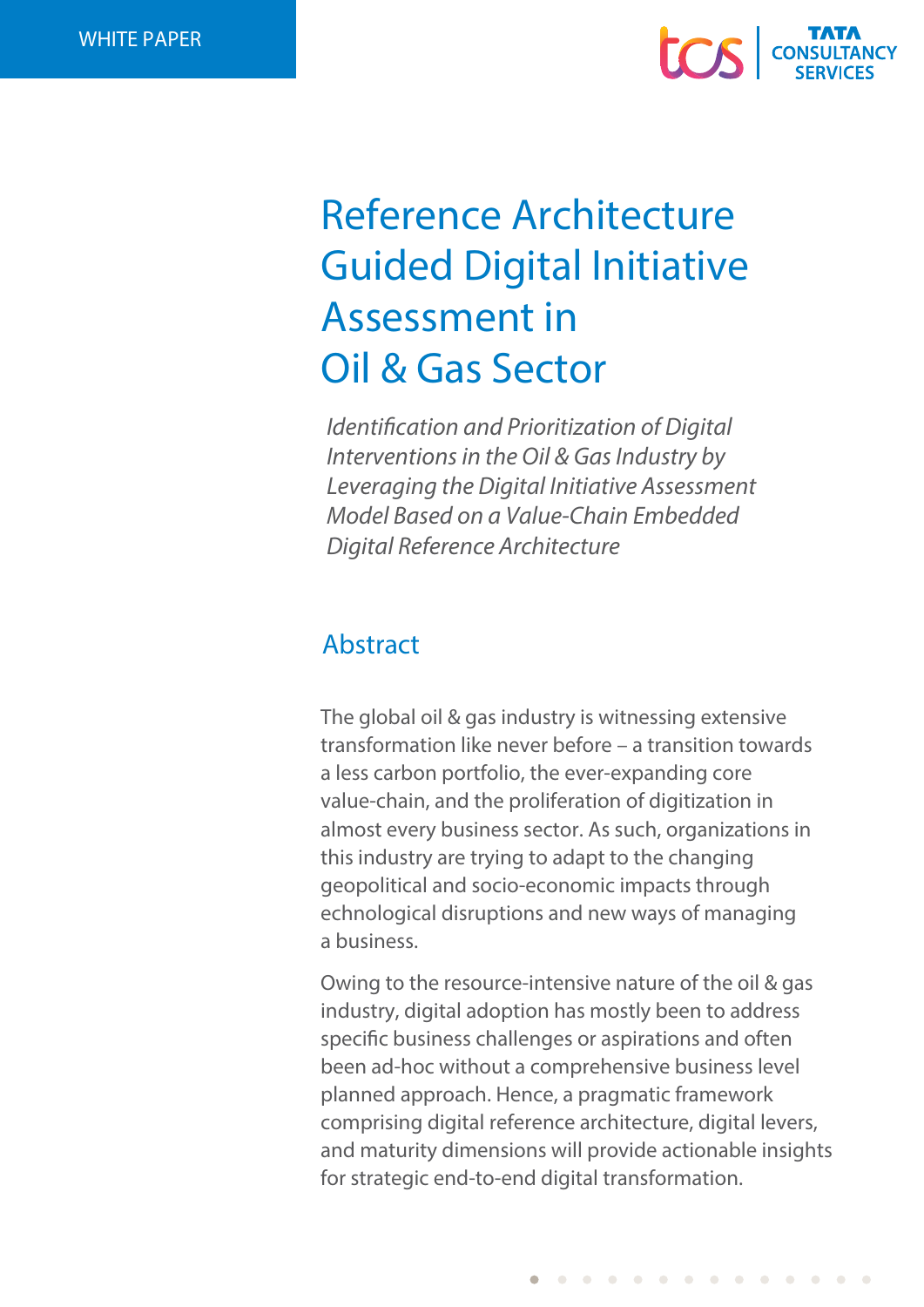

# Background

The oil & gas industry is undergoing a transition, aiming to achieve a NetZero Carbon portfolio in the long run. The COVID-19 pandemic has accelerated this transition as many more oil companies, governments, and regulatory bodies are pledging to embrace this change. Besides, global oil companies are increasing their portfolio share towards LNG, renewable energy (wind, solar, sea-waves), and bio-energy (bio-methane, ethanol-blended fuel). Amid this, oil companies are also adopting a "glocal" (global-yet-local) strategy depending upon the country of operation, per-capita income, and the availability of such alternate low carbon resources. Due to this transition, the core business value-chain of oil & gas companies is expanding

As the Fourth Industrial Revolution has brought about a digital transformation, organizations are moving towards becoming more adaptable, resilient, and purposeful through the innovative adoption of digital technologies.

With expanding business value chains, digital interventions are becoming prime enablers that can immensely benefit oil & gas companies in terms of cost, scale, and reach, providing meaningful insights and key decision-making capabilities.

To appreciate the various digital trends in the oil & gas sector, a closer look at the value chain is paramount. The value chain is decomposed into granular processes and sub-processes until the final (lowest level) process list is compiled to explore specific digital possibilities.

. . . . . . . . . . . . . .

Oil companies are also adopting a "glocal" (global-yet-local) strategy depending upon the country of operation, per-capita income, and the availability of such alternate low carbon resources.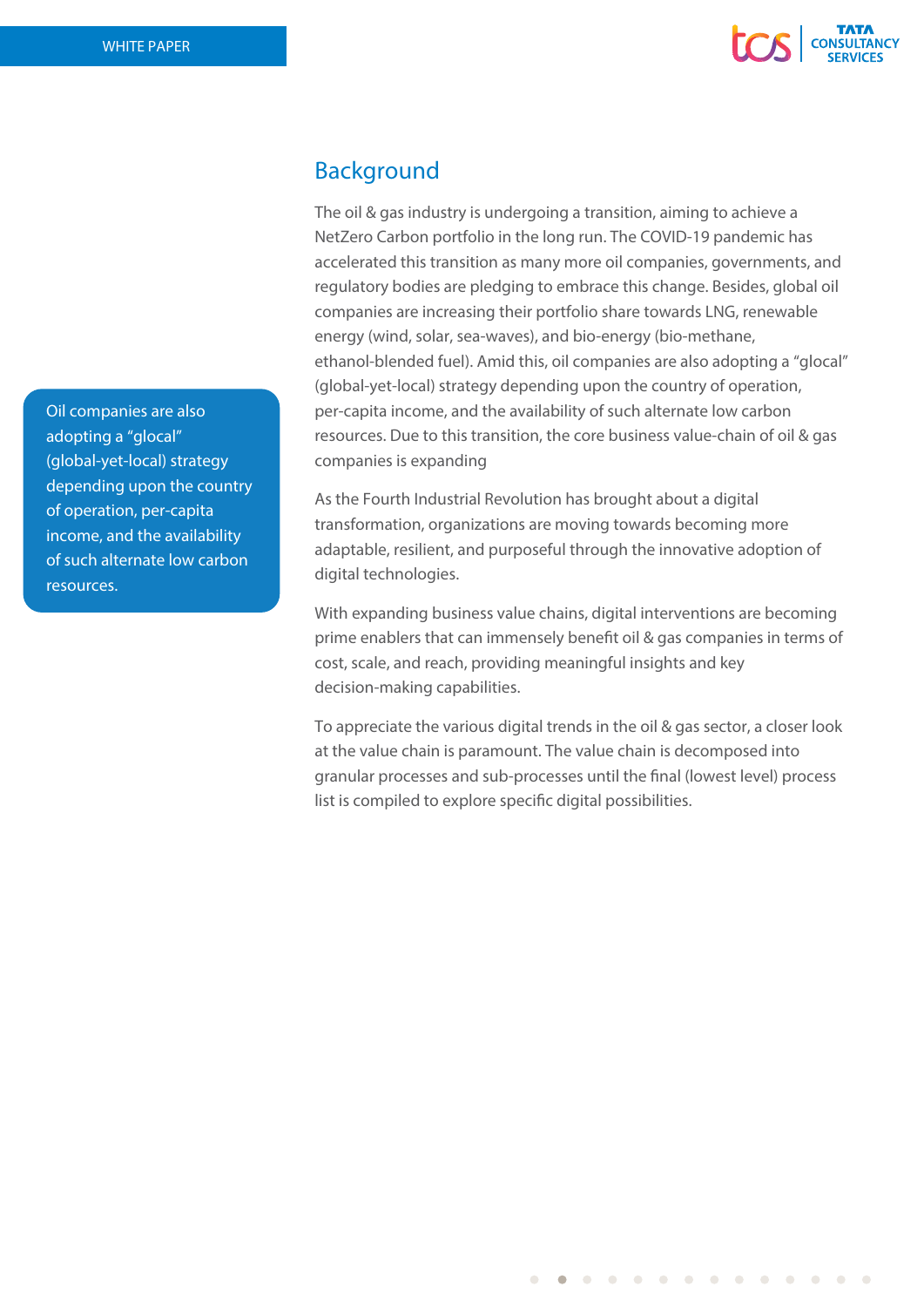



*Bussiness Process decomposition across the value-chain*

With the evolution of digital technologies, some new tech can be applied across the value chain to build foundational capabilities, while some can be applied to specific segments or more granular areas of the value chain to enhance their capabilities.

The figure below gives a comprehensive view of the most popular digital forces and their footprint across the value chain.

. . . . . . . . . . . . . . .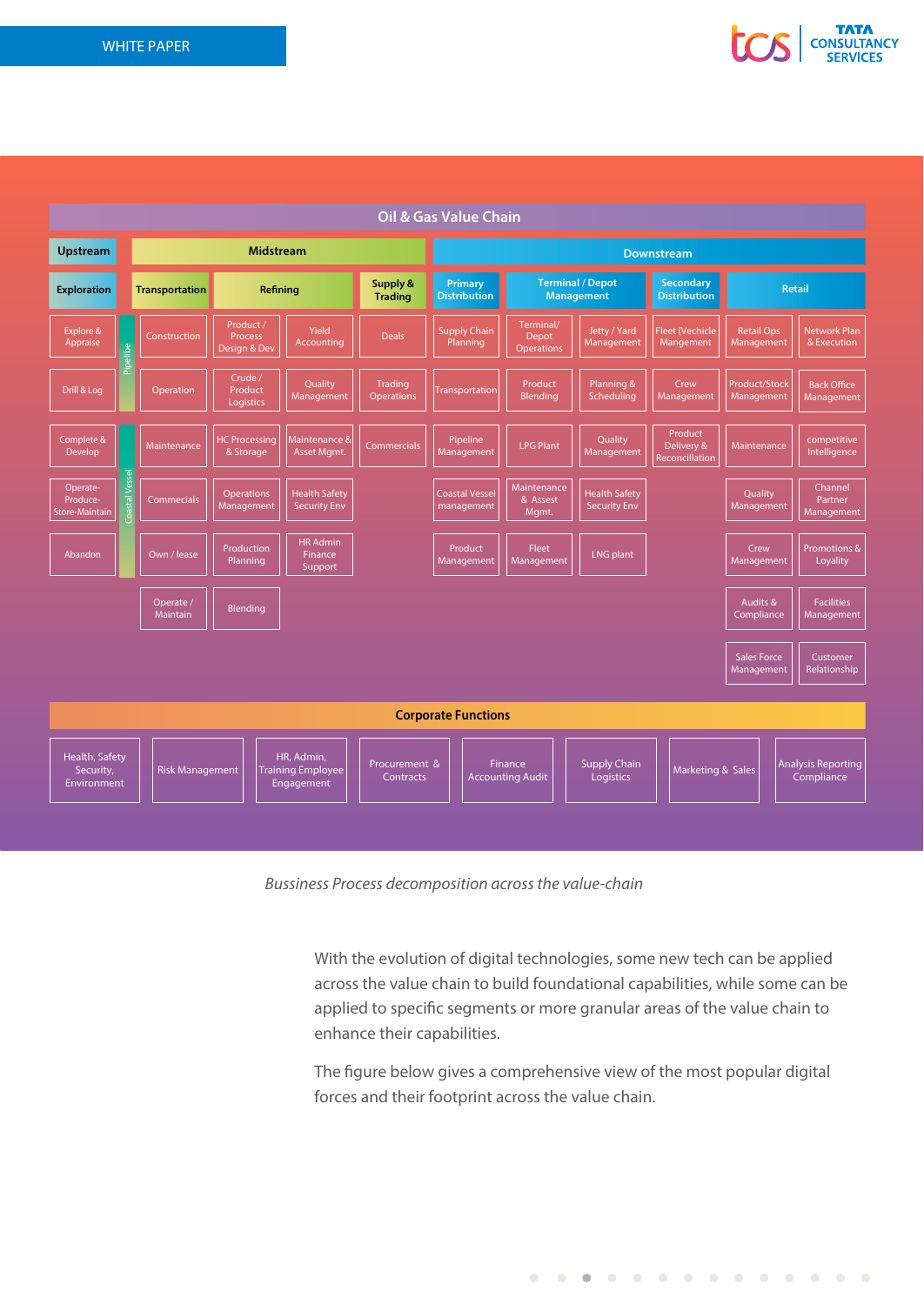



*Proliferation of Digital Levers cross the value-chain*

… we realized the need for a value-chain embedded Digital Reference Architecture coupled with Digital Initiative Assessment Model.

A few noteworthy examples of digital use cases include:

- An "LPG Demand Forecasting and Inventory Prediction System" will use a set of digital interventions in downstream LPG terminals.
- The "asset health prediction" system will use a different set of digital interventions for critical refinery equipment.
- With digital interventions such as AR/VR, the training about "Golden Safety Rules" can be reimagined before sending any new joiner to the work-field.
- A dedicated digital tool can help in Supplier Invoice Reconciliation, the last process undertaken by Finance.

As value-chain processes and digital enablement go together, we realized the need for a value-chain embedded Digital Reference Architecture coupled with Digital Initiative Assessment Model.

. . . **. . . . . . . . . .** .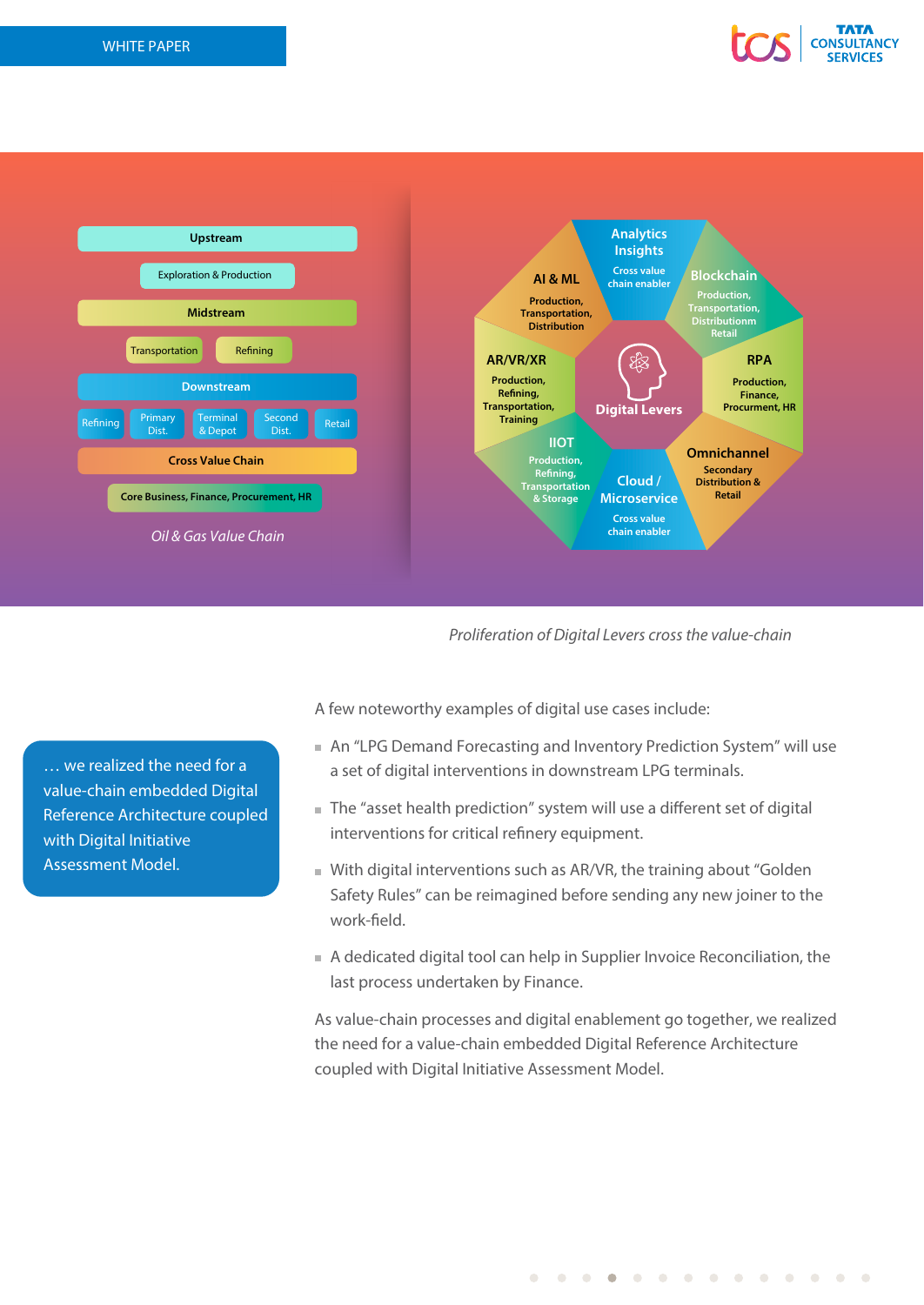

This paper charts a Digital Reference Architecture for the oil & gas industry (TCS – DigRefOG) and a Digital Initiative Assessment Model (TCS – DigIniOG) that oil & gas companies can use to determine their current digital state and build a future roadmap encompassing an enterprise-wide digital blueprint.

# Digital Reference Architecture for Oil & Gas (DigRefOG)

A reference architecture captures and represents various systems and data appropriately. The ISA-951 is one such model that is globally accepted since digital interventions can be leveraged at every layer of the ISA-95 model.



 $\blacksquare$ 

 $\sim$   $\sim$ 

 $\sim$  $\sim$  $\sim$  $\blacksquare$  $\bullet$   $\overline{\phantom{a}}$  $\overline{\phantom{a}}$  $\overline{\phantom{a}}$ 

 $\blacksquare$ 

*<sup>1</sup> For details on ISA-95 Model, refer to: https://www.isa.org/standards-and-publications/isa-standards/isa-standards-committees/isa95*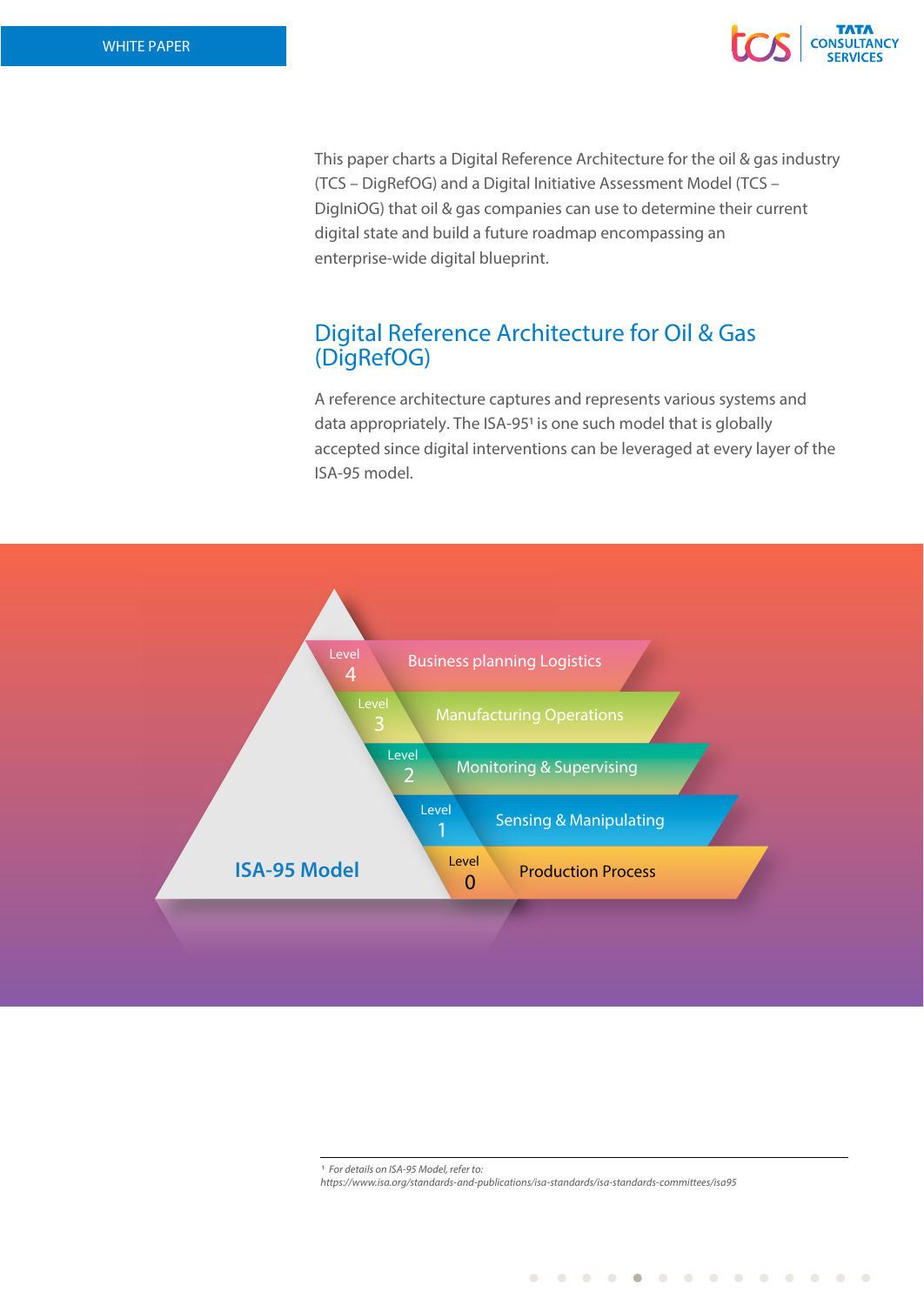

We have extended the ISA-95 model to arrive at a value–chain embedded Digital Reference Architecture, as shown below:



*Digital Reference Architecture - oil & gas (DigRefOG)*

Using such a reference architecture, companies can develop enterprise-wide digital systems.

… This layer can accommodate the extending value-chain of the rapidly transforming oil & gas industry.

# Key Features of DigRefOG

**Value-chain physical process:** The architecture starts with value-chain physical processes and their decomposition. The processes may be decomposed up to six levels of hierarchy. This layer can accommodate the extending value-chain of the rapidly transforming oil & gas industry.

**Digital interventions:** There are multiple digital interventions – at device, processing & automation, and even the business interaction levels. For example, IOT/Intelligent devices, 5G, smart wearables such as smartwatches, HoloLens, AR/VR/MR/XR gadgets, drones, cams, satellites,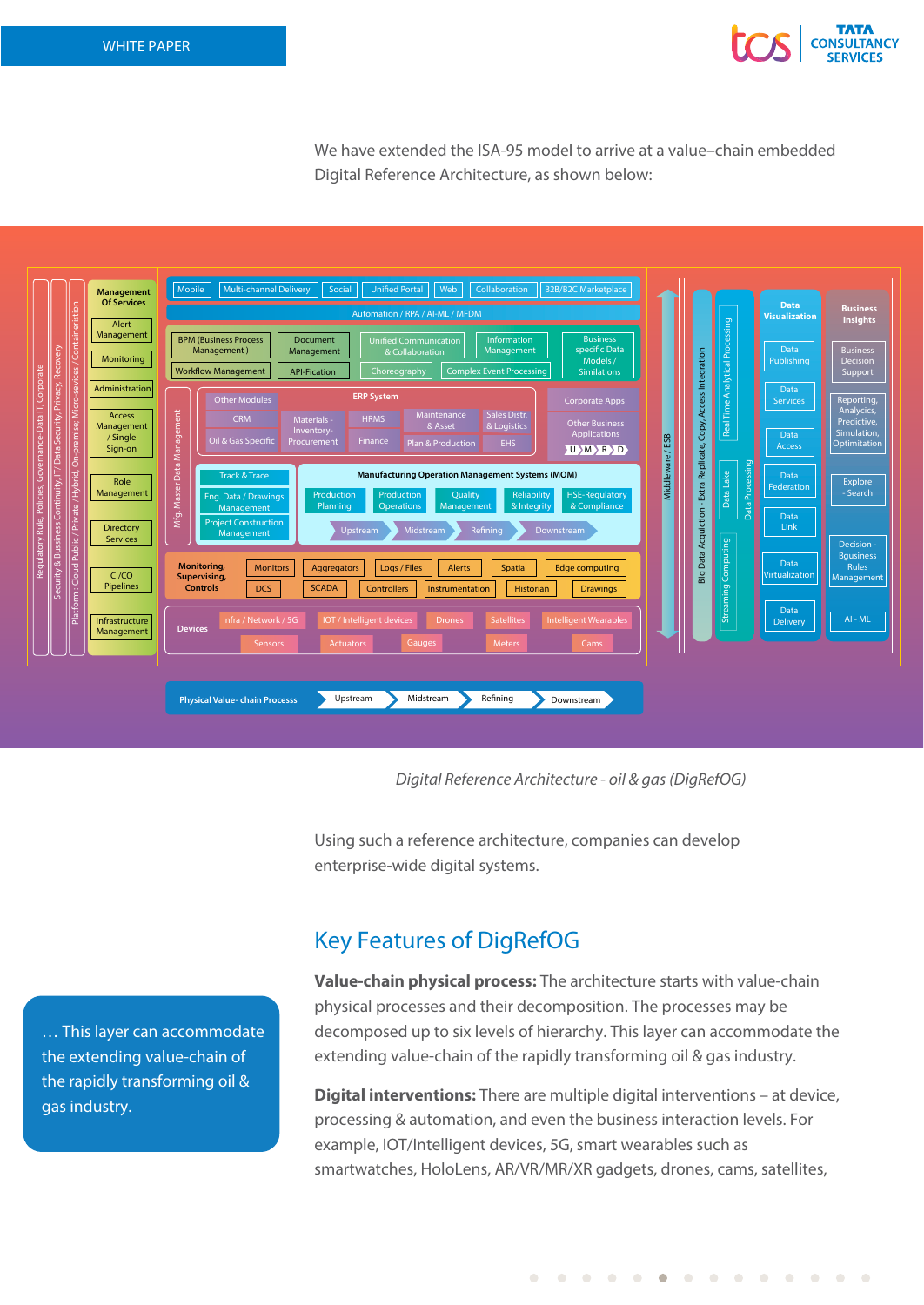

Digital interventions also come into play in the automation layer where AI/ML, Edge Computing, RPA, and other Conversational Experience mechanisms can be leveraged …

MOM systems can be classified as Production Planning, Production Operation, Quality Management, Reliability & Integrity, and HSSE Regulatory & Compliance

and others can be considered at the device level. Relevant monitoring, supervising, and control level instrumentation can be added at the next supervisory control layer.

Digital interventions also come into play in the automation layer where AI/ML, Edge Computing, RPA, and other Conversational Experience mechanisms can be leveraged and value delivered using the TCS Machine-First-Delivery-Model™ (MFDM™)<sup>2</sup> approach.

**Value-chain embedded:** At the next higher level (Level 3) is the "Manufacturing Operations Management (MOM)" system layer, and according to the value-chain, respective MOM systems can be positioned here. MOM systems can be classified as Production Planning, Production Operation, Quality Management, Reliability & Integrity, and HSSE Regulatory & Compliance. For example, LIMS is a MOM system used in Refinery Product Quality Management.

The next level (Level 4) of applications comprises corporate applications, ERP, and value-chain based business applications. As the business expands, value-chain based applications play a key role in gaining success. However, certain digital intervention levers are more specific to a business value-chain component. For example, while blockchain will be more pertinent in supply & trading, AR/VR will be more useful in providing operational and safety training. Thus, value-chain embedment in a reference architecture couples the right digital interventions in a specific business sub-segment.

**Analytics and Insights:** Data generated from physical processes, devices, control monitoring systems, and applications are of varied nature (simple text, unstructured [millisecond frequency to once a quarter frequency], and varied modes [real-time, batch process, or complex event-driven]).

**Horizontal and vertical integration:** There will be horizontal and vertical integration of systems and processes at the same time. Analytics and Insights capture, process, and provide actionable insights on the data generated. The AI-ML powered, business-rule driven insights can provide hitherto unexplored, value-added business use-cases for effective decision making across a business.

**Management of Services:** It plays a critical role in the administration, monitoring, and role-based authorization to systems, along with infrastructure management.

*2 For details of TCS- MFDMTM, refer to: https://www.tcs.com/content/dam/tcs-bts/pdf/mfdm/Building-the-Future-ready-Enterprise-with-MFDM\_Flyer\_111019.pdf*

 $\overline{\phantom{a}}$  $\overline{\phantom{a}}$  $\bullet$  . . . .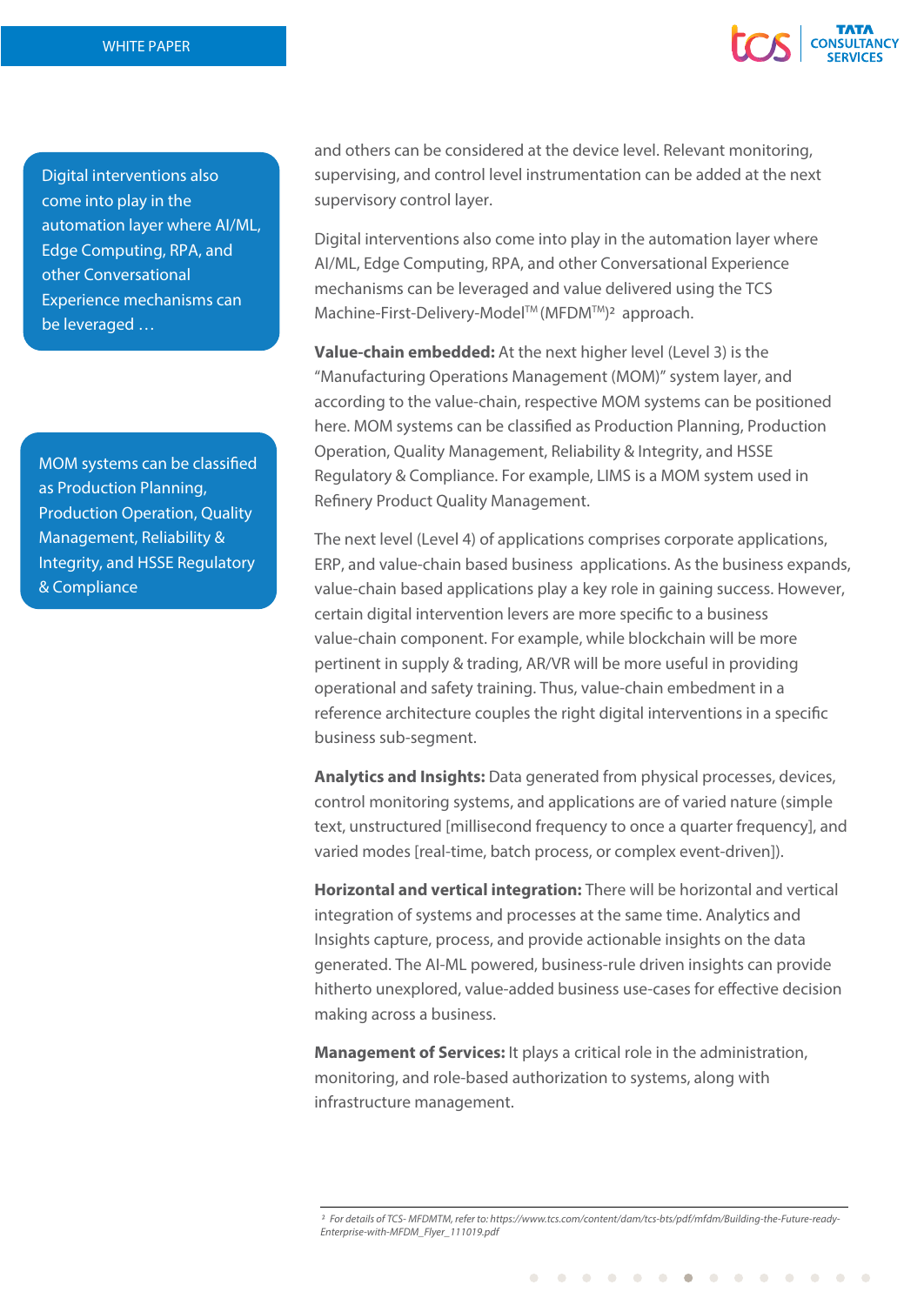

Platform/Systems/Applications can be cloud-compatible or hosted on the cloud. Today, applications can also be built using micro-services/ containerization and deployed accordingly. Irrespective of deployment, all applications must have the right security, privacy, and governance in-place, complying with country-specific regulations and policies.

# **Key Benefits of DigRefOG**

- **Scalable:** DigRefOG is a value-chain embedded digital reference architecture. It can also be referenced when business scales due to transition towards other energy sources as value-chain is a core component in this architecture.
- **Modular:** With this architecture, systems, services, digital interventions can be expanded as per the growing business size.
- **Founded for Enterprise-Wide Digital Systems Development:** This architecture can act as a reference for developing an enterprise-wide digital landscape.

The Digital Initiative Assessment Model (DigIniOG) can help oil & gas companies baseline their current digital landscape and define their enterprise-wide or business unit-level roadmap. To achieve this, TCS conceptualized the **E5 Assessment Framework** to identify and prioritize digital initiatives through the assessment of current readiness, prevalent digital proliferation across industry value-chain, and industry trends.

# Digital Initiative Assessment Model (DigIniOG)

The **E5 Assessment Framework** will help assess the digital tools for adoption across a time horizon through prioritization for the organization/business unit. The outcome of the framework will be a list of prioritized initiatives covering five categories, namely **E<sup>5</sup> – Enrich, Embark, Evaluate, Enlist, and Endure.** 

We have to appreciate the fact that as digital initiatives are adopted by the industry's leading organizations and only tangible benefits are observed, not all companies will be in a position to adopt them. Hence, assessing the maturity of the organization is extremely critical to realistically propose the need and sequence of adoption. A core component of the **E5 Framework** is the organization's digital adoption maturity that can be inferred from the following three key indicators:

The Framework will help assess the digital tools for adoption across a time horizon through prioritization for the organization/business unit.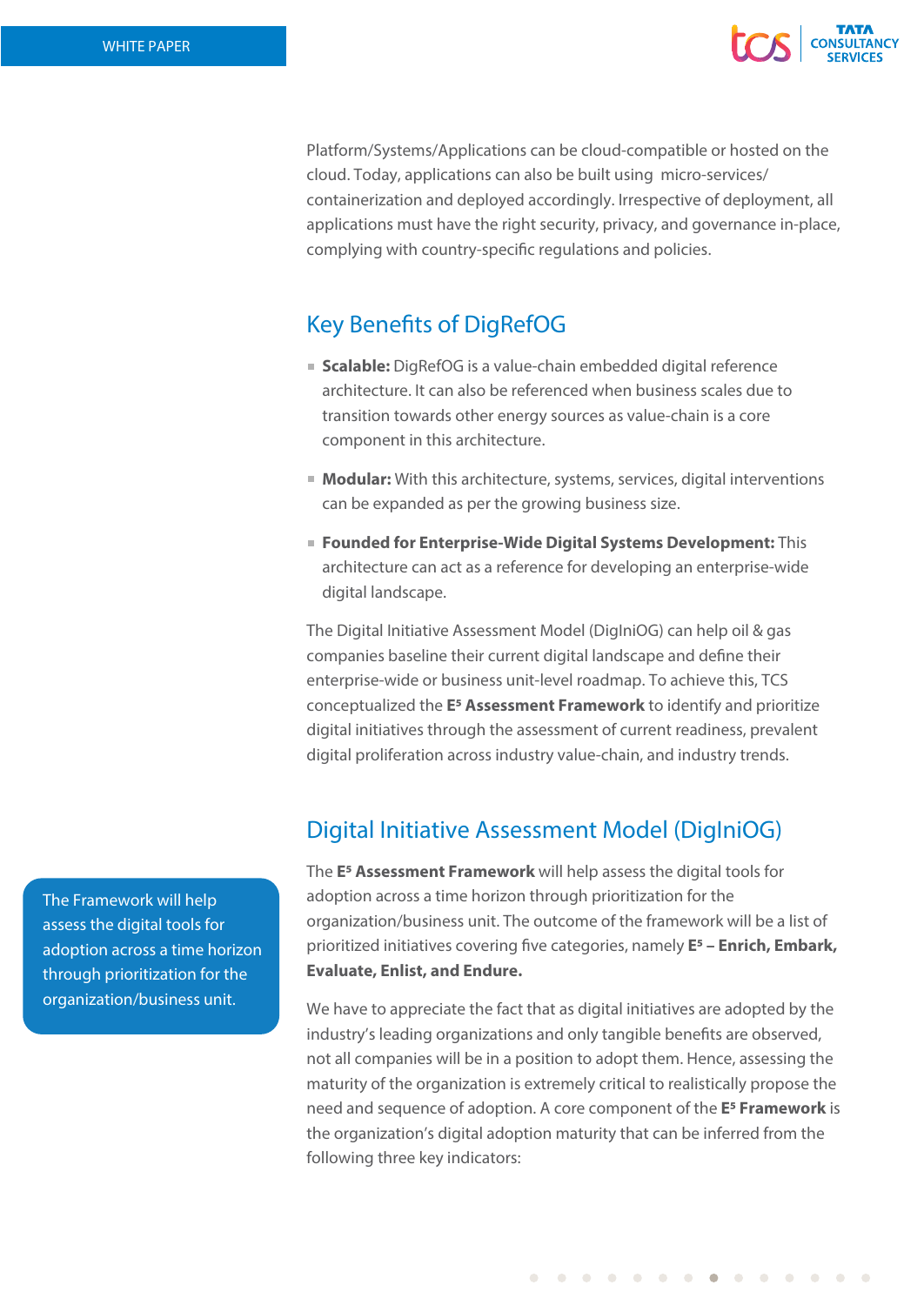A core component of the E5 Framework is the organization's digital adoption maturity …

**Purpose-Driven:** Is the organization purpose-driven towards its digital journey?

**CONSULTANCY** 

- **Adaptability:** Can the organization adopt digital levers in its ecosystem?
- **Resiliency:** Does the organization have the resiliency to withstand the changes?

The assessment will be carried out in two distinct tracks, which will finally be merged to take the final decision on prioritization.



*Digital Initiative Assessment Framework*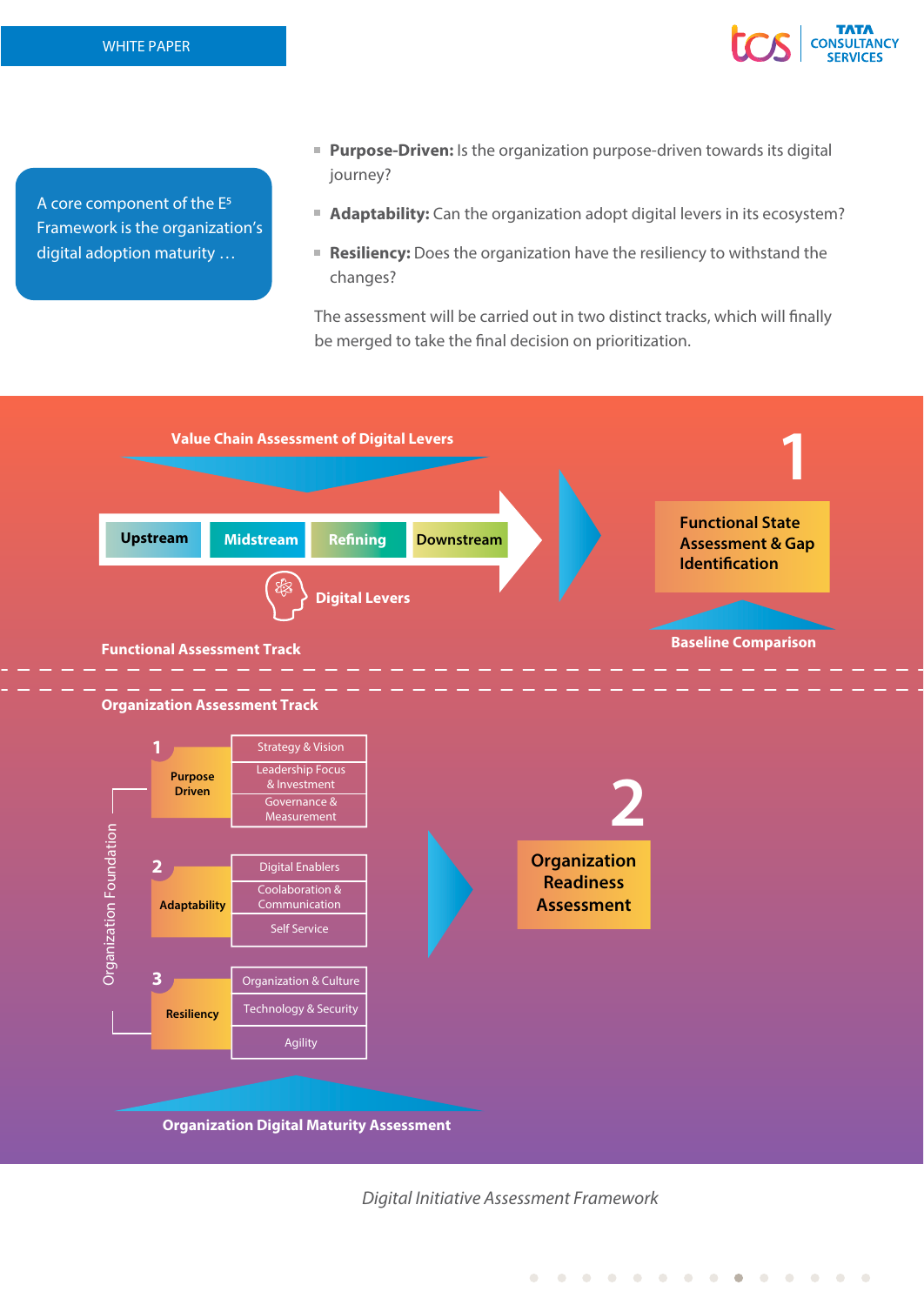

The digital levers are carefully selected, keeping in mind the Industry 4.0 and TCS Business 4.0™ philosophy …

The novelty of the framework is the granularity with which it evaluates the digital footprint across the organization and the traceability of the prioritization decision at the enterprise level. The journey towards this decision is guided by the reference architecture with global trends projected by similar organizations along with technology leaders. The digital levers are carefully selected, keeping in mind the Industry 4.0 and TCS Business 4.0™<sup>3</sup> philosophy as depicted below.

The dimensions to assess the organization's maturity are Purpose Driven, Adaptability, and Resiliency, with sub-dimensions for each as depicted below. The maturity scale in order of lower to higher maturity is termed as – Basic, Siloed, Integrated, and Disruptive..



*Digital Levers and Maturity Dimensions*

The adoption decision will be categorized as one of the E5 outcomes according to the analysis of industry trends and possibilities, current footprint, and finally, organization intent and readiness.

After assigning relative importance to each root business function – value-chain L1 & L2 level, each of the relevant business functions at the L3 level will be assessed and scored. This will be carried out for each digital lever, and thus the outcome for each lever across the value-chain will be obtained. The adoption decision will be categorized as one of the **E5** outcomes according to the analysis of industry trends and possibilities, current footprint, and finally, organization intent and readiness.

. . . . . . . . . . . . . .

*3 For details of TCS Business 4.0™, refer to: https://www.business4.tcs.com/foresight*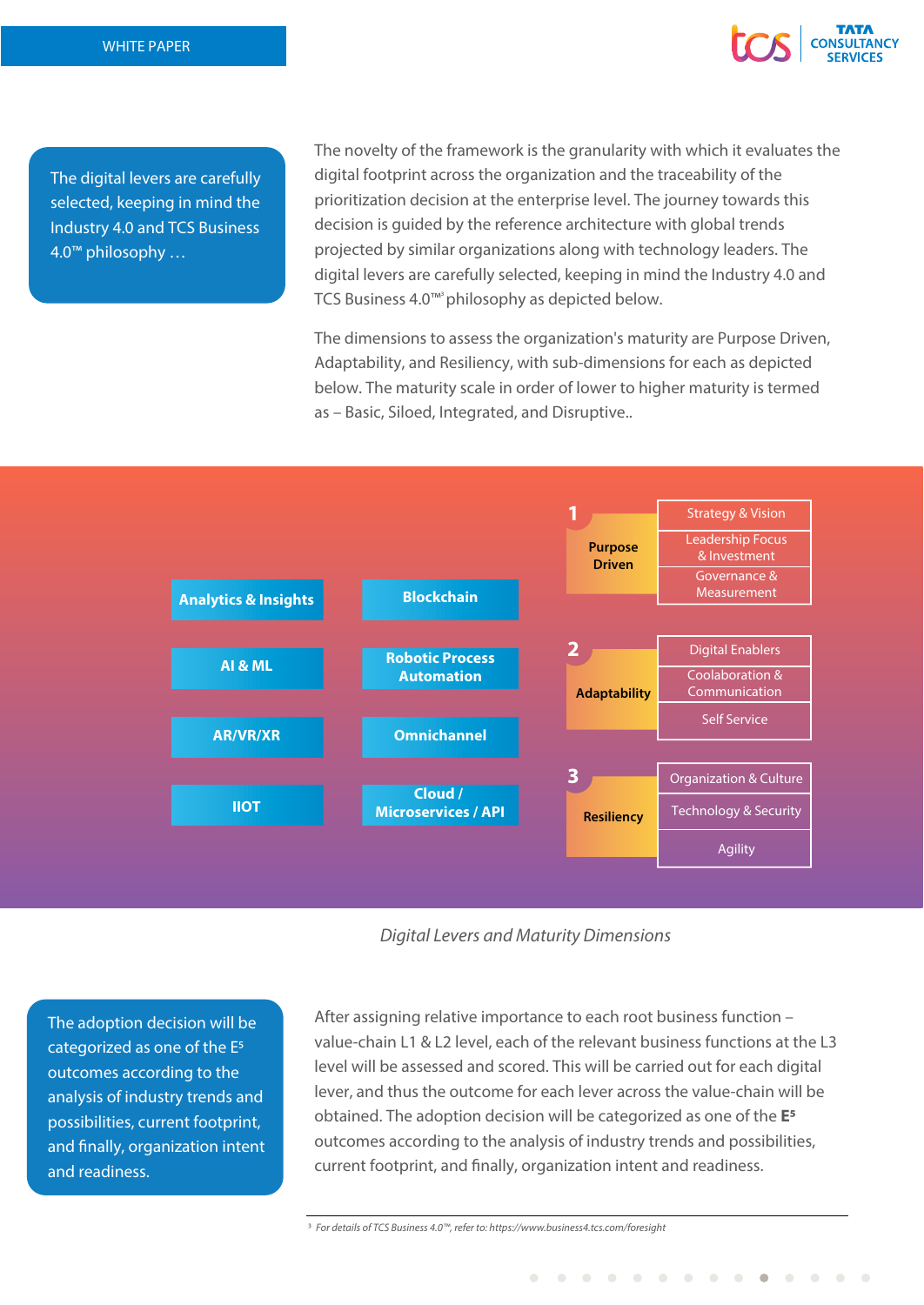

A view of the decomposed business function and discovery of digital footprint will indicate the strength and rigor of the framework to bridge the digitally driven business possibilities proliferating the industry. The figure below indicates a digital adoption heatmap across the midstream refining area. Heat maps for other processes will be generated to arrive at the desired outcome.

| L2 Process Areas   Digital Levers                               | <b>Analytics &amp;</b><br><b>Insights</b> | AI & ML         | AR/VR/AR        | <b>OT/IOT</b>   | <b>Blockchain</b> | <b>RPA</b> | Omnichannel     | Cloud /<br><b>Microservices /</b><br><b>API</b> |
|-----------------------------------------------------------------|-------------------------------------------|-----------------|-----------------|-----------------|-------------------|------------|-----------------|-------------------------------------------------|
| <b>Refinery Product / Process Design</b><br>& Development       | LOW                                       | LOW             | N <sub>II</sub> | <b>MODERATE</b> | N <sub>II</sub>   | LOW        | <b>MODERATE</b> | <b>MODERATE</b>                                 |
| <b>Crude / Product Logistics</b>                                | <b>HIGH</b>                               | <b>HIGH</b>     | <b>MODERATE</b> | <b>HIGH</b>     | <b>NA</b>         | LOW        | <b>HIGH</b>     | LOW                                             |
| <b>Hydrocarbon Processing &amp; Storage</b>                     | <b>HIGH</b>                               | <b>HIGH</b>     | N <sub>II</sub> | <b>HIGH</b>     | <b>NA</b>         | LOW        | <b>HIGH</b>     | LOW                                             |
| <b>Operations management Control</b><br>room & Field activities | <b>HIGH</b>                               | <b>HIGH</b>     | N <sub>II</sub> | <b>HIGH</b>     | <b>NA</b>         | LOW        | <b>MODERATE</b> | LOW                                             |
| Prodution planning & scheduling                                 | <b>HIGH</b>                               | <b>HIGH</b>     | <b>NA</b>       | <b>MODERATE</b> | <b>NA</b>         | LOW        | <b>HIGH</b>     | <b>MODERATE</b>                                 |
| <b>Blending</b>                                                 | <b>MODERATE</b>                           | <b>MODERATE</b> | <b>NA</b>       | <b>MODERATE</b> | <b>NA</b>         | LOW        | <b>HIGH</b>     | <b>MODERATE</b>                                 |
| <b>Quality management</b>                                       | <b>MODERATE</b>                           | <b>MODERATE</b> | <b>NA</b>       | <b>MODERATE</b> | <b>NA</b>         | LOW        | <b>HIGH</b>     | <b>MODERATE</b>                                 |
| <b>Yield accounting</b>                                         | <b>HIGH</b>                               | <b>HIGH</b>     | N <sub>II</sub> | <b>HIGH</b>     | <b>NI</b>         | LOW        | <b>HIGH</b>     | <b>HIGH</b>                                     |
| Maintenance & assest management                                 | <b>HIGH</b>                               | <b>HIGH</b>     | <b>NI</b>       | <b>HIGH</b>     | <b>NA</b>         | LOW        | <b>MODERATE</b> | <b>MODERATE</b>                                 |

*Low = < 2.5, Moderate = 2.5 - 4, High => = 4, NI - Not Initiated, NA - Not Applicable*

## *Digital Adoption Heatmap*

While many of the digital levers may appear to be ready for immediate adoption, the organization's maturity compounded with an appetite for investment will also come into the picture.

Once the comprehensive value-chain based digital adoption is uncovered, the final step is prioritization. While many of the digital levers may appear to be ready for immediate adoption, the organization's maturity compounded with an appetite for investment will also come into the picture.

These factors will guide the analysis to prioritize the initiatives and take a decision on – *Adopt Now, Plan Organization-Wide Socialization and Change Management for near future adoption, Deliberate Further* on investment vis-a-vis benefit, and Keep on Hold in case the benefit is not considerable. The potential applicability of the digital lever shall also be taken into consideration while finalizing the priority.

. . . . . . . . . . . . . .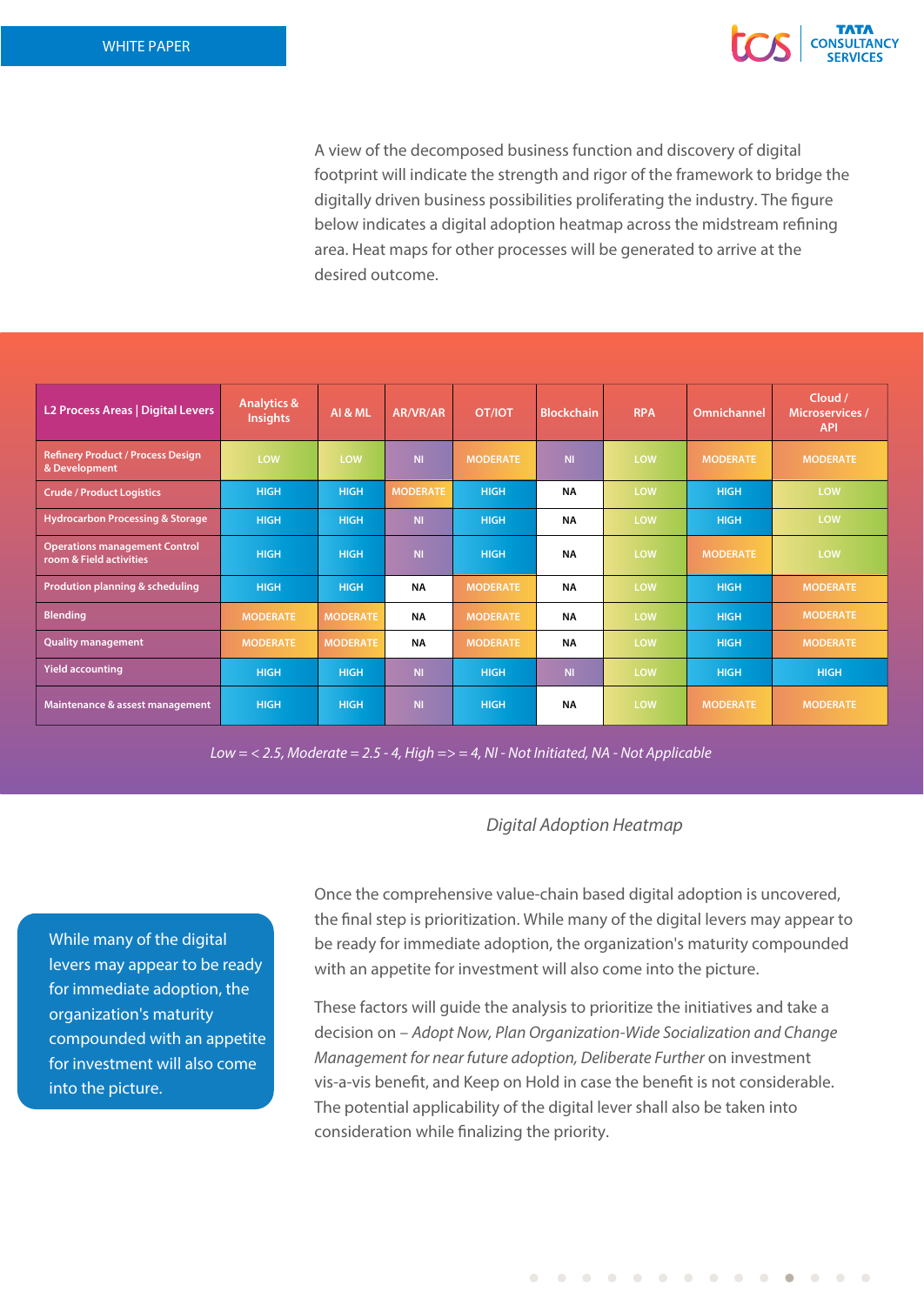



## *Digital Lever Adoption Prioritization*

| Enrich        | Leading digital presence and may choose to enrich further           |
|---------------|---------------------------------------------------------------------|
| <b>Embark</b> | Adequate presence and time to embark new initiatives                |
| Evaluate      | Fair adoption so far and time to evaluate new capability            |
| Enlist        | Time to enlist realizable digital initiatives for tangible benefits |
| Endure        | Needs serious thinking on digital journey, endure for now           |

## *E5 Criteria*

| <b>Basic</b>      | Organization is yet to appreciate digital                      |  |  |
|-------------------|----------------------------------------------------------------|--|--|
| <b>Siloed</b>     | Digital is still a novelty through standalone application      |  |  |
| Integrated        | Organization wide conscious decisions on digital are visible   |  |  |
| <b>Disruptive</b> | Organization is an example in digital adoption to the industry |  |  |

## *Organization Digital Maturity*

This assessment framework will enable organizations to determine the digital initiative adoption path with a 360-degree view of functional, technical, and organizational maturity.

While CXOs and CIOs are constantly influenced by digitization through industry reports, technology partners, and product vendors, this reference architecture and framework will help them look inwards within their organization and take an external view of the market. Finally, the outcome will be an informed, objective, and conscious decision focused on the digital journey and at the same time cognizant of the appetite and potential for the same.

… this reference architecture and framework will help them look inwards within their organization and take an external view of the market.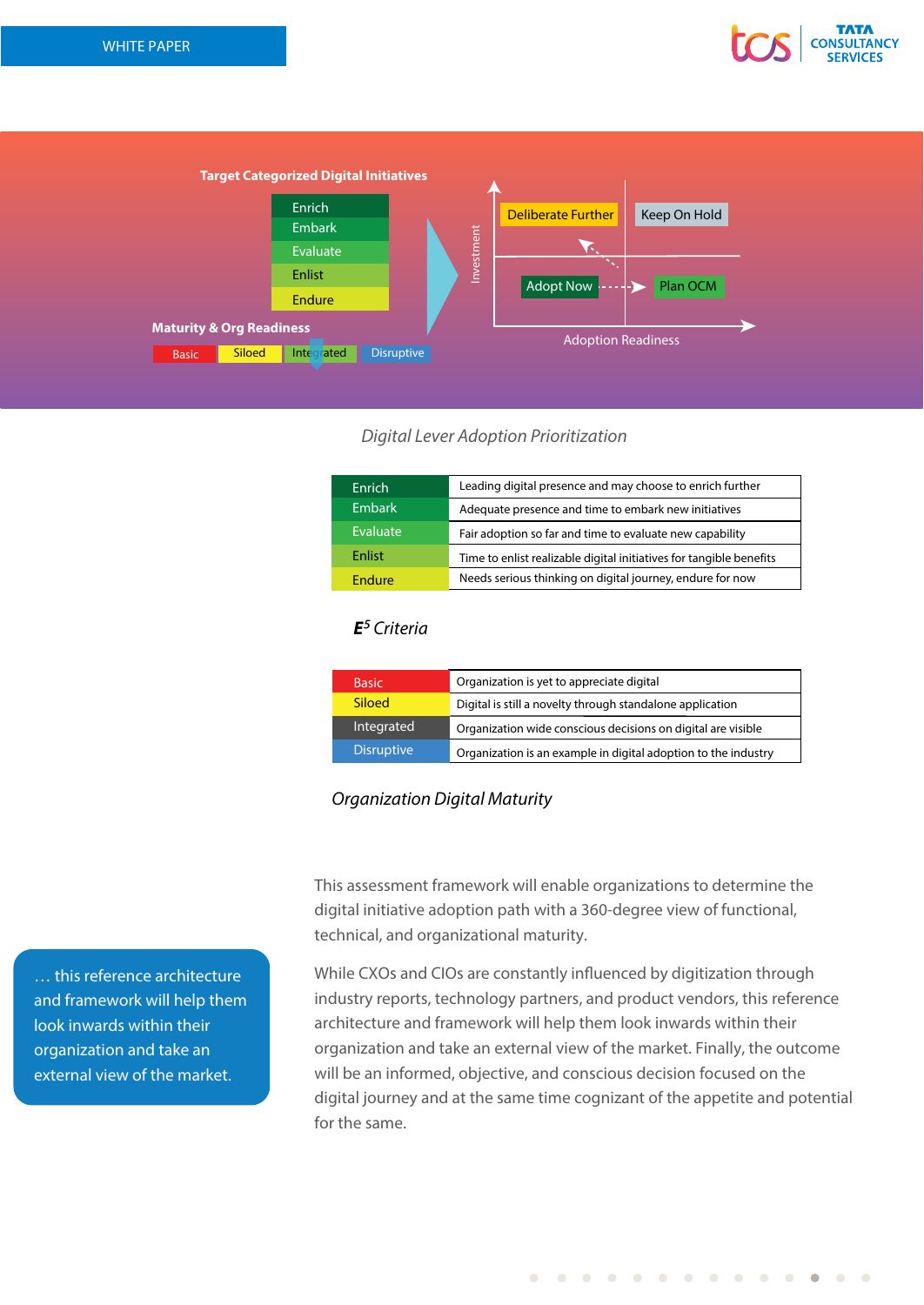

… judicious adoption of digital levers will help address critical business challenges - right from operational efficiency to resilience and employee safety.

# Conclusion

The oil & gas sector, with its massive investments in upstream projects, pipelines, refineries, plants, logistics, distribution, and retail facilities, needs all the means to withstand the impact of disruptions while operations remain safe and hazard-free. The judicious adoption of digital levers will help address critical business challenges - right from operational efficiency to resilience and employee safety.

However, as businesses get disrupted to reap maximum benefits from digital investments, the most important question is: How fast and effectively can organizations adopt digital levers across the value-chain, embedding digitalization as a core on the new extended/transformed section of the value chain?

 $\bullet$  $\bullet$  $\overline{\phantom{0}}$